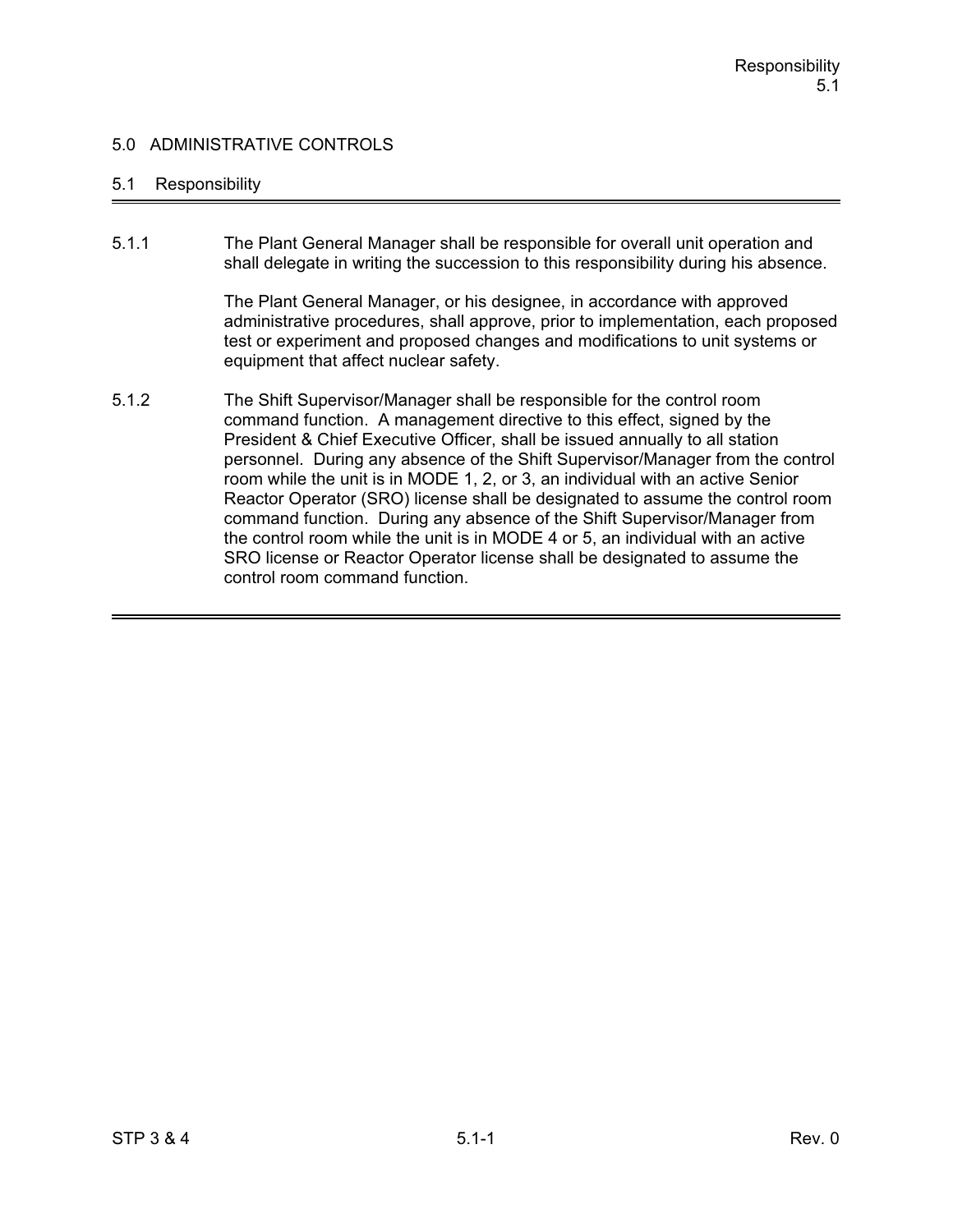#### 5.2 Organization

#### 5.2.1 Onsite and Offsite Organizations

Onsite and offsite organizations shall be established for unit operation and corporate management, respectively. The onsite and offsite organizations shall include the positions for activities affecting safety of the nuclear power plant.

- a. Lines of authority, responsibility, and communication shall be defined and established throughout highest management levels, intermediate levels, and all operating organization positions. These relationships shall be documented and updated, as appropriate, in organization charts, functional descriptions of departmental responsibilities and relationships, and job descriptions for key personnel positions, or in equivalent forms of documentation. These requirements shall be documented in the FSAR or the Quality Assurance Program Description (QAPD);
- b. The Plant General Manager shall be responsible for overall safe operation of the plant and shall have control over those onsite activities necessary for safe operation and maintenance of the plant;
- c. The President & Chief Executive Officer shall have corporate responsibility for overall plant nuclear safety and shall take any measures needed to ensure acceptable performance of the staff in operating, maintaining, and providing technical support to the plant to ensure nuclear safety; and
- d. The individuals who train the operating staff, carry out health physics, or perform quality assurance functions may report to the appropriate onsite manager; however, these individuals shall have sufficient organizational freedom to ensure their independence from operating pressures.

#### 5.2.2 Unit Staff

 $\mathcal{L}_\text{max}$  and  $\mathcal{L}_\text{max}$  and  $\mathcal{L}_\text{max}$ 

The unit staff organization shall include the following:

a. A non-licensed operator shall be assigned to each reactor containing fuel and an additional non-licensed operator shall be assigned for each control room from which a reactor is operating.<sup>1</sup>

 $1$  Two unit sites with both units shutdown or defueled require a total of three non-licensed operators for the two units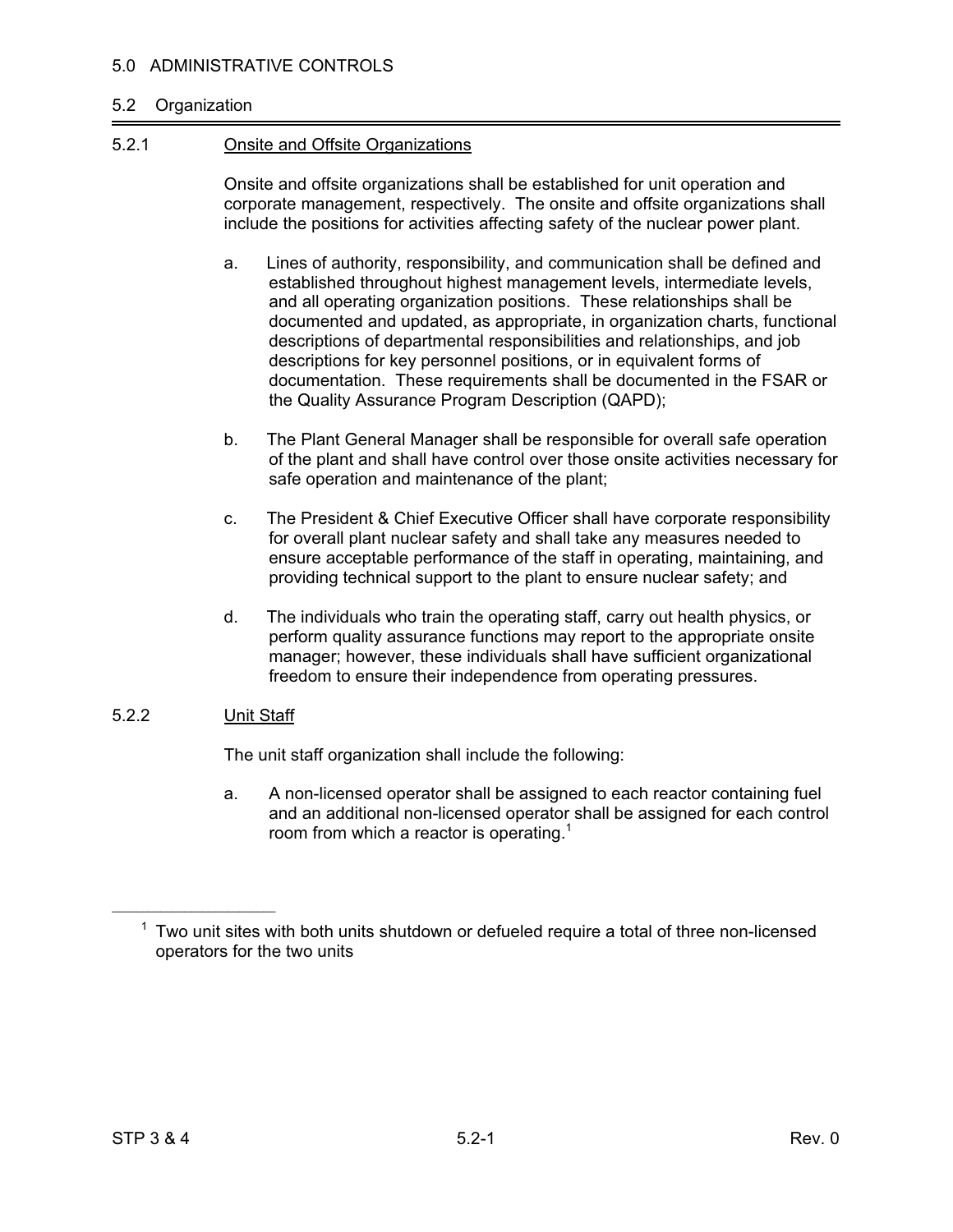## 5.2.2 Unit Staff (continued)

- b. At least one licensed Reactor Operator (RO) shall be present in the control room when fuel is in the reactor. In addition, while the unit is in MODE 1, 2, or 3, at least one licensed Senior Reactor Operator (SRO) shall be present in the control room.
- c. A Radiation Protection Technician shall be on site when fuel is in the reactor. The position may be vacant for not more than 2 hours, in order to provide for unexpected absence, provided immediate action is taken to fill the required position.
- d. Administrative procedures shall be developed and implemented to limit the working hours of unit staff who perform safety related functions (e.g., licensed SROs, licensed ROs, radiation protection technicians, nonlicensed operators, and key maintenance personnel).

 The controls shall include guidelines on working hours that ensure adequate shift coverage shall be maintained without routine heavy use of overtime.

 Any deviation from the above guidelines shall be authorized in advance by the Plant General Manager or his designee, in accordance with approved administrative procedures, or by higher levels of management, in accordance with established procedures and with documentation of the basis for granting the deviation.

Controls shall be included in the procedures such that individual overtime shall be reviewed monthly by the Plant General Manager or his designee to ensure that excessive hours have not been assigned. Routine deviation from the above guidelines is not authorized.

- e. The Operations Division Manager shall hold an active SRO license.
- f. The Shift Technical Advisor (STA) shall provide advisory technical support to the Shift Supervisor/Manager in the areas of thermal hydraulics, reactor engineering, and plant analysis with regard to the safe operation of the unit. In addition, the STA shall meet the qualifications specified by the Commission Policy Statement on Engineering Expertise on Shift.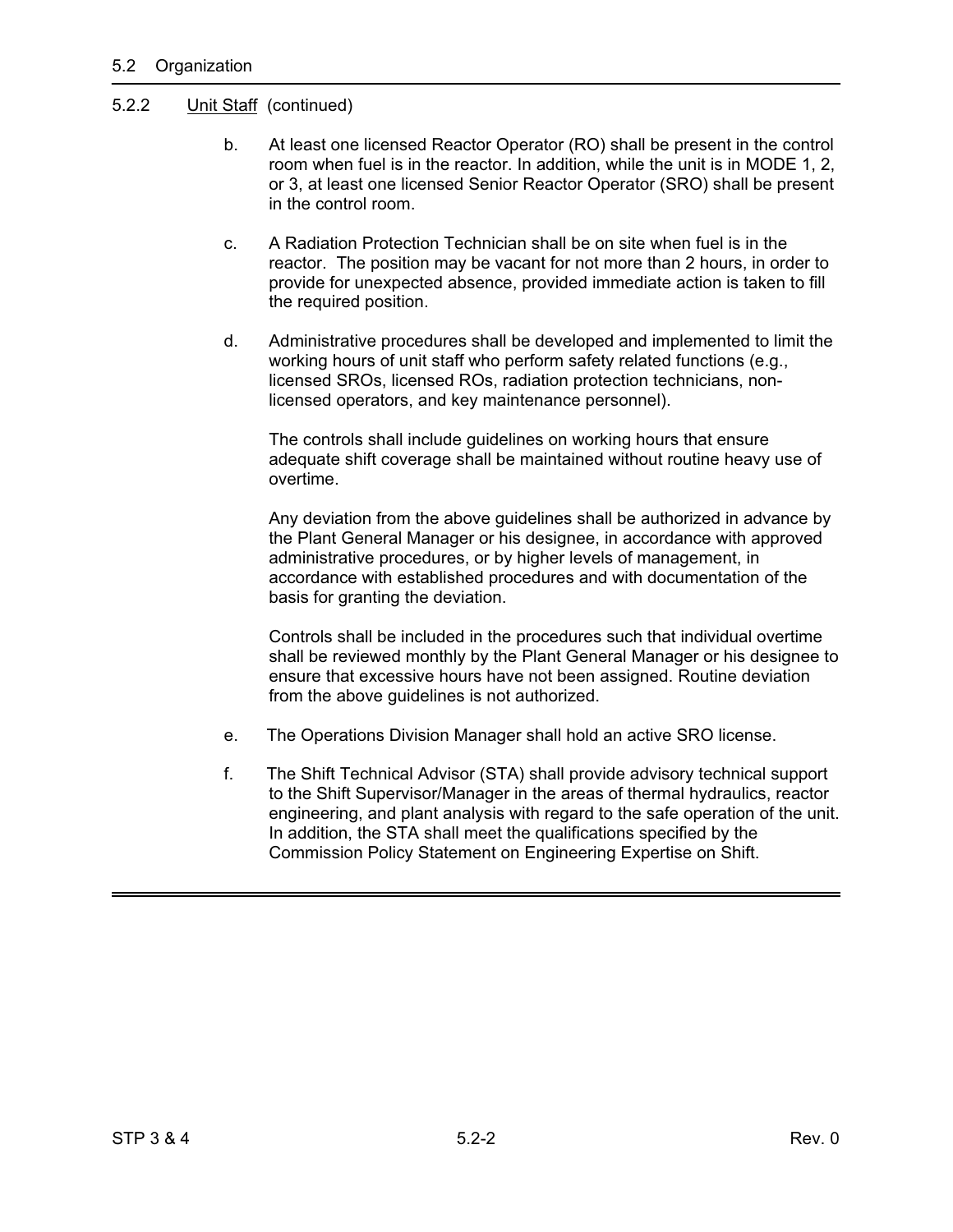## 5.3 Unit Staff Qualifications

5.3.1 Each member of the unit staff shall meet or exceed the minimum qualifications of ANSI N18.1-1971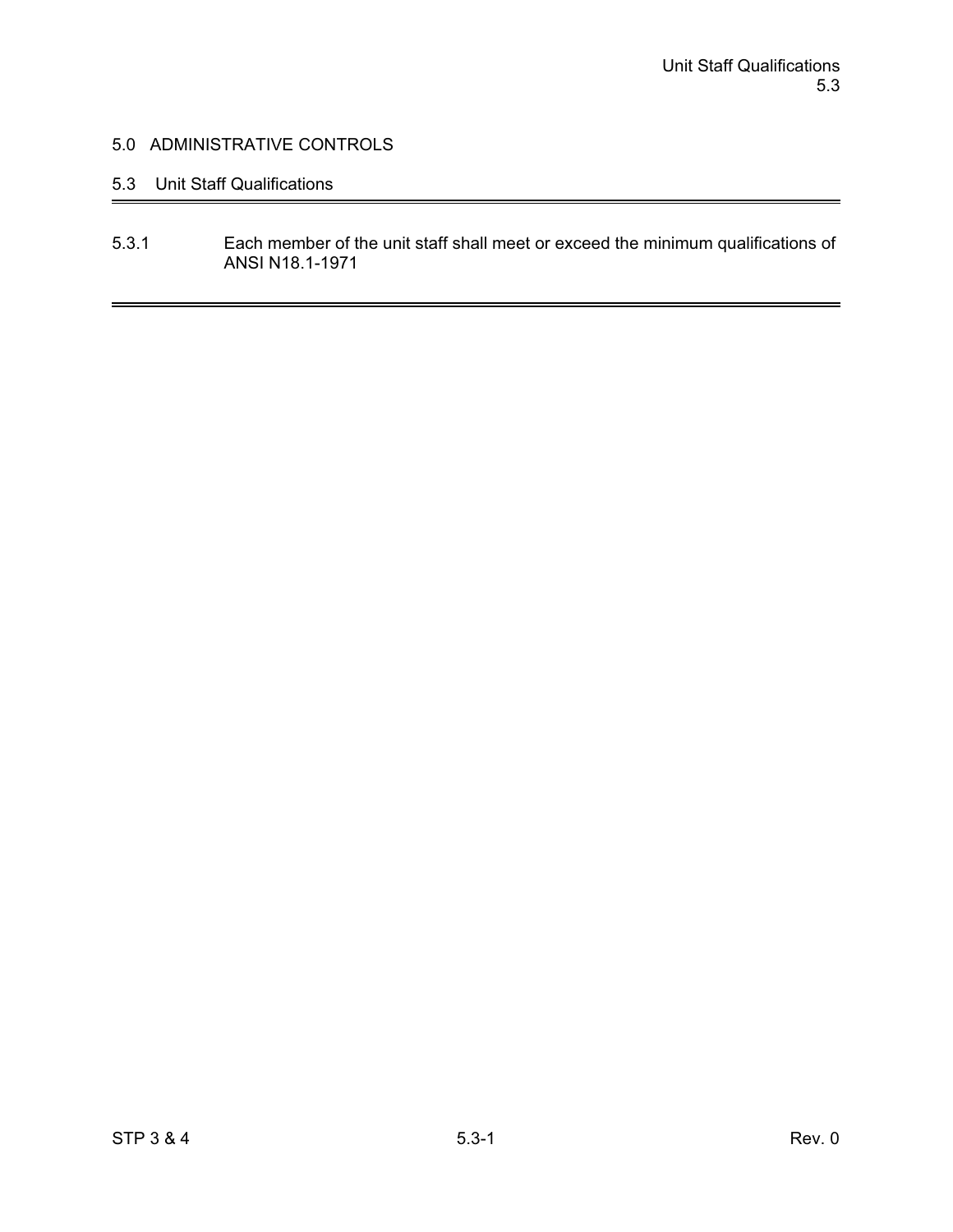#### 5.4 Technical Specifications (TS) Bases Control

- 5.4.1 Changes to the Bases of the TS shall be made under appropriate administrative controls and reviews.
- 5.4.2 Licensees may make changes to Bases without prior NRC approval provided the changes do not involve either of the following:
	- a. A change in the plant-specific TS, or plant-specific DCD Tier 1 or Tier 2\* information; or
	- b. A change to the site-specific portion of the FSAR or Bases that requires NRC approval pursuant to 10 CFR 50.59, or a change to Tier 2 of the ABWR DCD that requires NRC approval pursuant to the design certification rule for the ABWR (Appendix A to 10 CFR 52).

Changes to the Bases implemented without prior NRC approval shall be provided to the NRC on a frequency consistent with 10 CFR 50.71.

- 5.4.3 The Bases Control Program shall contain provisions to ensure that the Bases are maintained consistent with the FSAR, which consists of the plant-specific DCD and the site-specific portion of the FSAR.
- 5.4.4 Proposed changes that meet the criteria of Specification 5.4.2.a or Specificatin 5.4.2.b above shall be reviewed and approved by the NRC prior to implementation.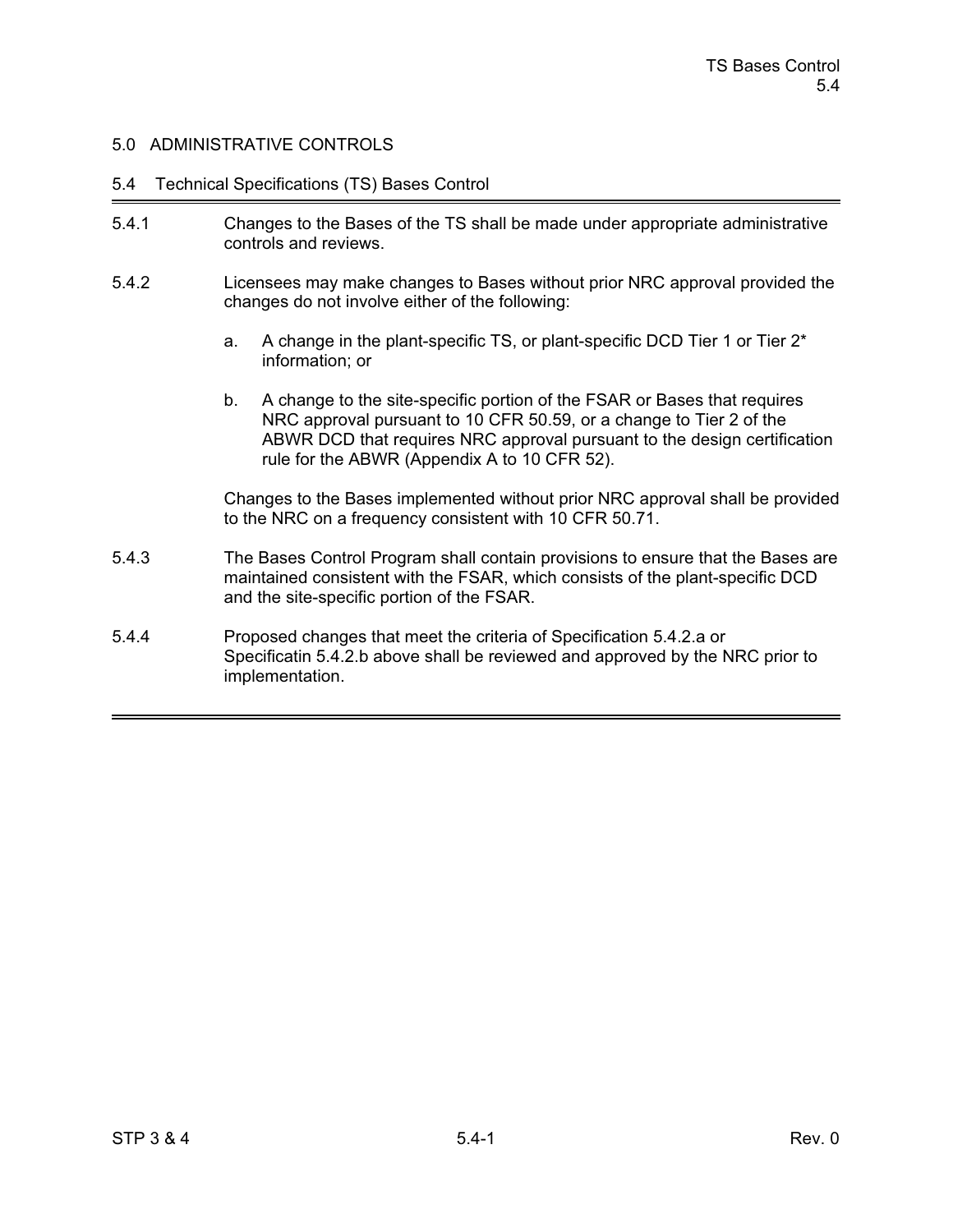#### 5.5 Procedures, Programs, and Manuals

#### 5.5.1 Procedures

5.5.1.1 Scope

Written procedures shall be established, implemented, and maintained covering the following activities:

- a. The applicable procedures recommended in Regulatory Guide 1.33, Revision 2, Appendix A, February 1978;
- b. The emergency operating procedures required to implement the requirements of NUREG-0737 and NUREG-0737, Supplement 1, as stated in Generic Letter 82-33;
- c. Quality assurance for effluent and environmental monitoring;
- d. Fire Protection Program implementation; and
- e. All programs specified in Specification 5.5.2.

#### 5.5.2 Programs and Manuals

The following programs shall be established, implemented, and maintained:

- 5.5.2.1 Offsite Dose Calculation Manual (ODCM)
	- a. The ODCM shall contain the methodology and parameters used in the calculation of offsite doses resulting from radioactive gaseous and liquid effluents, in the calculation of gaseous and liquid effluent monitoring alarm and trip setpoints, and in the conduct of the Radiological Environmental Monitoring Program; and
	- b. The ODCM shall also contain the Radioactive Effluent Controls program required by Specification 5.5.2.4, and descriptions of the information that should be included in the Annual Radiological Environmental Operating, and Radioactive Effluent Release, reports required by Specification 5.7.1.2 and Specification 5.7.1.3.

Licensee initiated changes to the ODCM:

a. Shall be documented and records of reviews performed shall be retained. This documentation shall contain: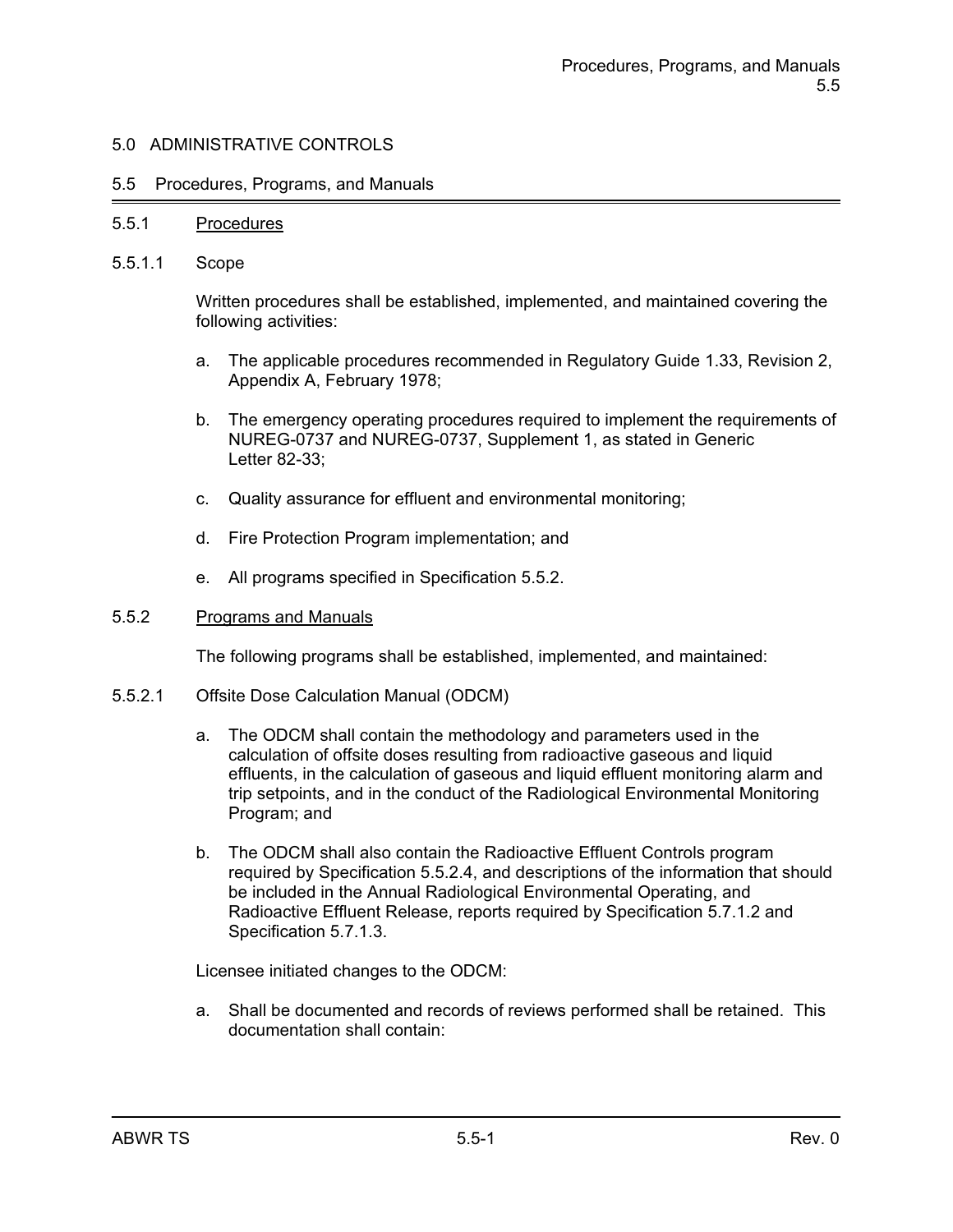## 5.5.2.1 Offsite Dose Calculation Manual (ODCM) (continued)

- 1. sufficient information to support the change(s) together with the appropriate analyses or evaluations justifying the change(s), and
- 2. a determination that the change(s) maintain the levels of radioactive effluent control required pursuant to 10 CFR 20.1302, 40 CFR 190, 10 CFR 50.36a, and 10 CFR 50, Appendix I, and not adversely impact the accuracy or reliability of effluent, dose, or setpoint calculations;
- b. Shall become effective after review and acceptance by plant reviews and the approval of the Plant General Manager; and
- c. Shall be submitted to the NRC in the form of a complete, legible copy of the entire ODCM as a part of, or concurrent with, the Radioactive Effluent Release Report for the period of the report in which any change in the ODCM was made. Each change shall be identified by markings in the margin of the affected pages, clearly indicating the area of the page that was changed, and shall indicate the date (i.e., month and year) the change was implemented.
- 5.5.2.2 Primary Coolant Sources Outside Containment

This program provides controls to minimize leakage from those portions of systems outside containment that could contain highly radioactive fluids during a serious transient or accident to levels as low as practicable. The systems include the Low Pressure Core Flooder, High Pressure Core Flooder, Residual Heat Removal, Reactor Core Isolation Cooling, Post Accident Sampling, Standby Gas Treatment, Suppression Pool Cleanup, Reactor Water Cleanup, Fuel Pool Cooling and Cleanup, Process Sampling, Containment Atmospheric Monitoring, and Fission Product Monitor. The program shall include the following:

- a. Preventive maintenance and periodic visual inspection requirements; and
- b. Integrated leak test requirements for each system at refueling cycle intervals or less.
- 5.5.2.3 Post Accident Sampling

This program provides controls that ensure the capability to obtain and analyze reactor coolant, radioactive gases, and particulates in plant gaseous effluents and containment atmosphere samples under accident conditions. The program shall include the following:

a. Training of personnel;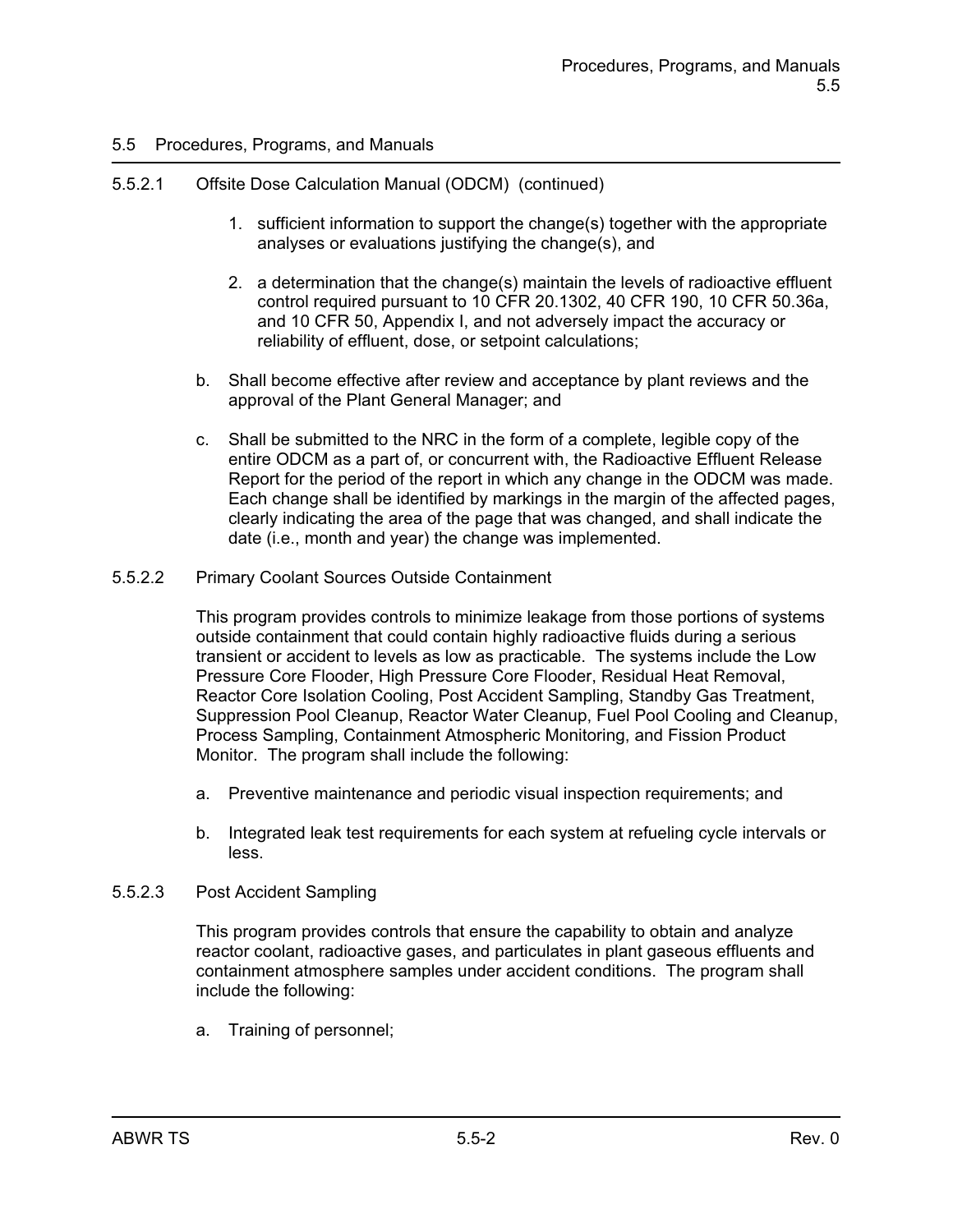## 5.5.2.3 Post Accident Sampling (continued)

- b. Procedures for sampling and analysis; and
- c. Provisions for maintenance of sampling and analysis equipment.
- 5.5.2.4 Radioactive Effluent Controls Program

This program conforms to 10 CFR 50.36a for the control of radioactive effluents and for maintaining the doses to members of the public from radioactive effluents as low as reasonably achievable. The program (1) shall be contained in the ODCM, (2) shall be implemented by procedures, and (3) shall include remedial actions to be taken whenever the program limits are exceeded. The program shall include the following elements:

- a. Limitations on the functional capability of radioactive liquid and gaseous monitoring instrumentation including surveillance tests and setpoint determination in accordance with the methodology in the ODCM;
- b. Limitations on the concentrations of radioactive material released in liquid effluents to unrestricted areas, conforming to 10 times the concentration values in Appendix B, Table 2, Column 2 to 10 CFR 20.1001-20.2401;
- c. Monitoring, sampling, and analysis of radioactive liquid and gaseous effluents pursuant to 10 CFR 20.1302 and with the methodology and parameters in the ODCM;
- d. Limitations on the annual and quarterly doses or dose commitment to a member of the public from radioactive materials in liquid effluents released from each unit to unrestricted areas, conforming to 10 CFR 50, Appendix I;
- e. Determination of cumulative and projected dose contributions from radioactive effluents for the current calendar quarter and current calendar year in accordance with the methodology and parameters in the ODCM at least every 31 days;
- f. Limitations on the functional capability and use of the liquid and gaseous effluent treatment systems to ensure that appropriate portions of these systems are used to reduce releases of radioactivity when the projected doses in a period of 31 days would exceed 2 percent of the guidelines for the annual dose or dose commitment, conforming to 10 CFR 50, Appendix I;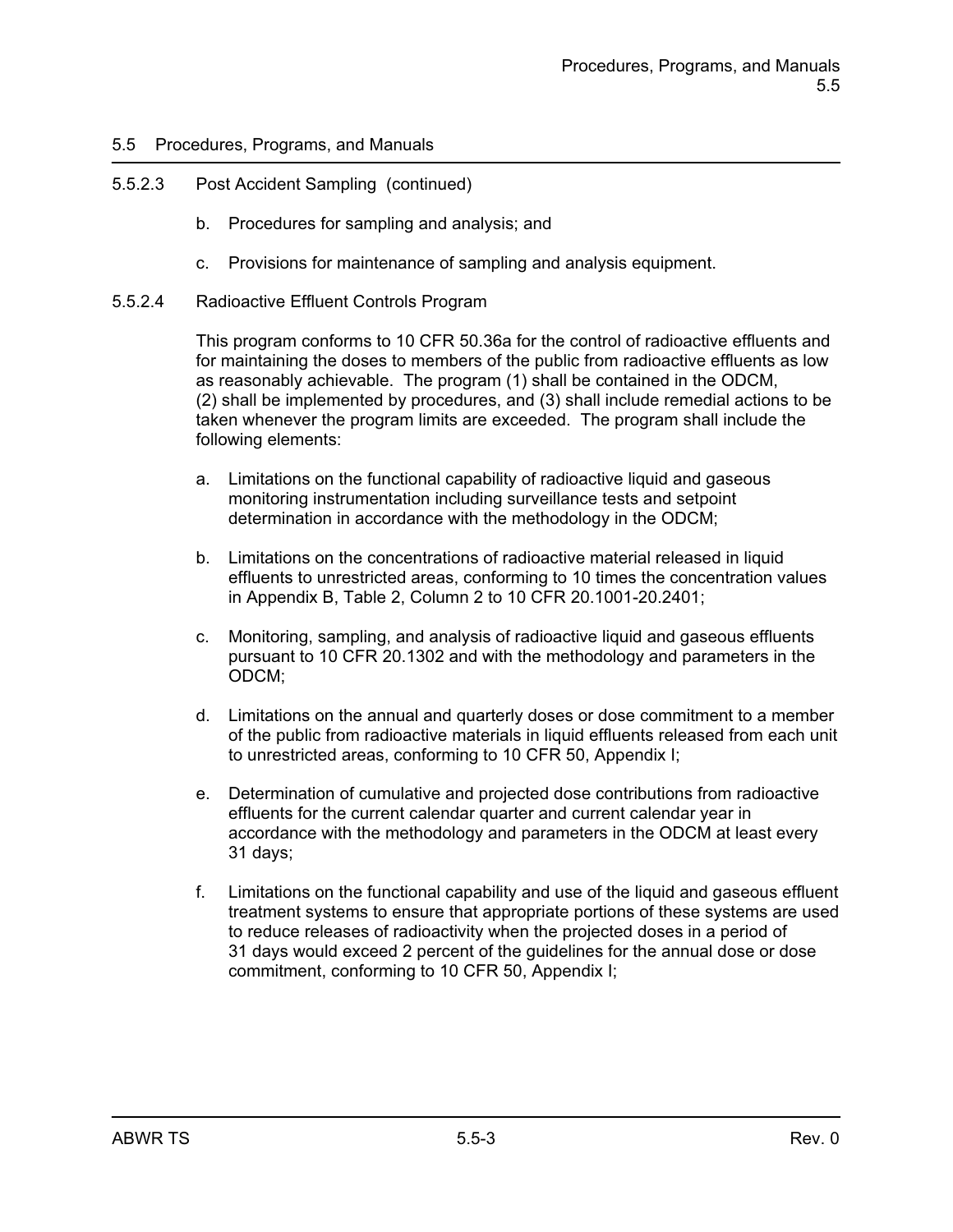#### 5.5.2.4 Radioactive Effluent Controls Program (continued)

- g. Limitations on the dose rate resulting from radioactive material released in gaseous effluents to areas beyond the site boundary conforming to the dose associated with 10 CFR 20, Appendix B, Table II, Column 1;
- h. Limitations on the annual and quarterly air doses resulting from noble gases released in gaseous effluents from each unit to areas beyond the site boundary, conforming to 10 CFR 50, Appendix I;
- i. Limitations on the annual and quarterly doses to a member of the public from iodine-131, iodine-133, tritium, and all radionuclides in particulate form with half lives > 8 days in gaseous effluents released from each unit to areas beyond the site boundary, conforming to 10 CFR 50, Appendix I; and
- j. Limitations on the annual dose or dose commitment to any member of the public due to releases of radioactivity and to radiation from uranium fuel cycle sources, conforming to 40 CFR 190.
- 5.5.2.5 Component Cyclic or Transient Limit

This program provides controls to track the cyclic and transient occurrences in DCD Tier 2, Section 3.9.1.1 to ensure that components are maintained within the design limits.

#### 5.5.2.6 Inservice Testing Program

This program shall include the following:

a. Testing frequencies specified in Section XI of the ASME Boiler and Pressure Vessel Code and applicable Addenda as follows:

| <b>ASME Boiler and Pressure</b><br>Vessel Code and applicable<br>Addenda terminology for<br>inservice testing activities | <b>Required Frequencies for</b><br>performing inservice testing<br>activities |
|--------------------------------------------------------------------------------------------------------------------------|-------------------------------------------------------------------------------|
| Weekly                                                                                                                   | At least once per 7 days                                                      |
| Monthly                                                                                                                  | At least once per 31 days                                                     |
| Quarterly or every 3 months                                                                                              | At least once per 92 days                                                     |
| Semiannually or every 6 months                                                                                           | At least once per 184 days                                                    |
| Every 9 months                                                                                                           | At least once per 276 days                                                    |
| Yearly or annually                                                                                                       | At least once per 366 days                                                    |
| Biennially or every 2 years                                                                                              | At least once per 731 days                                                    |
|                                                                                                                          |                                                                               |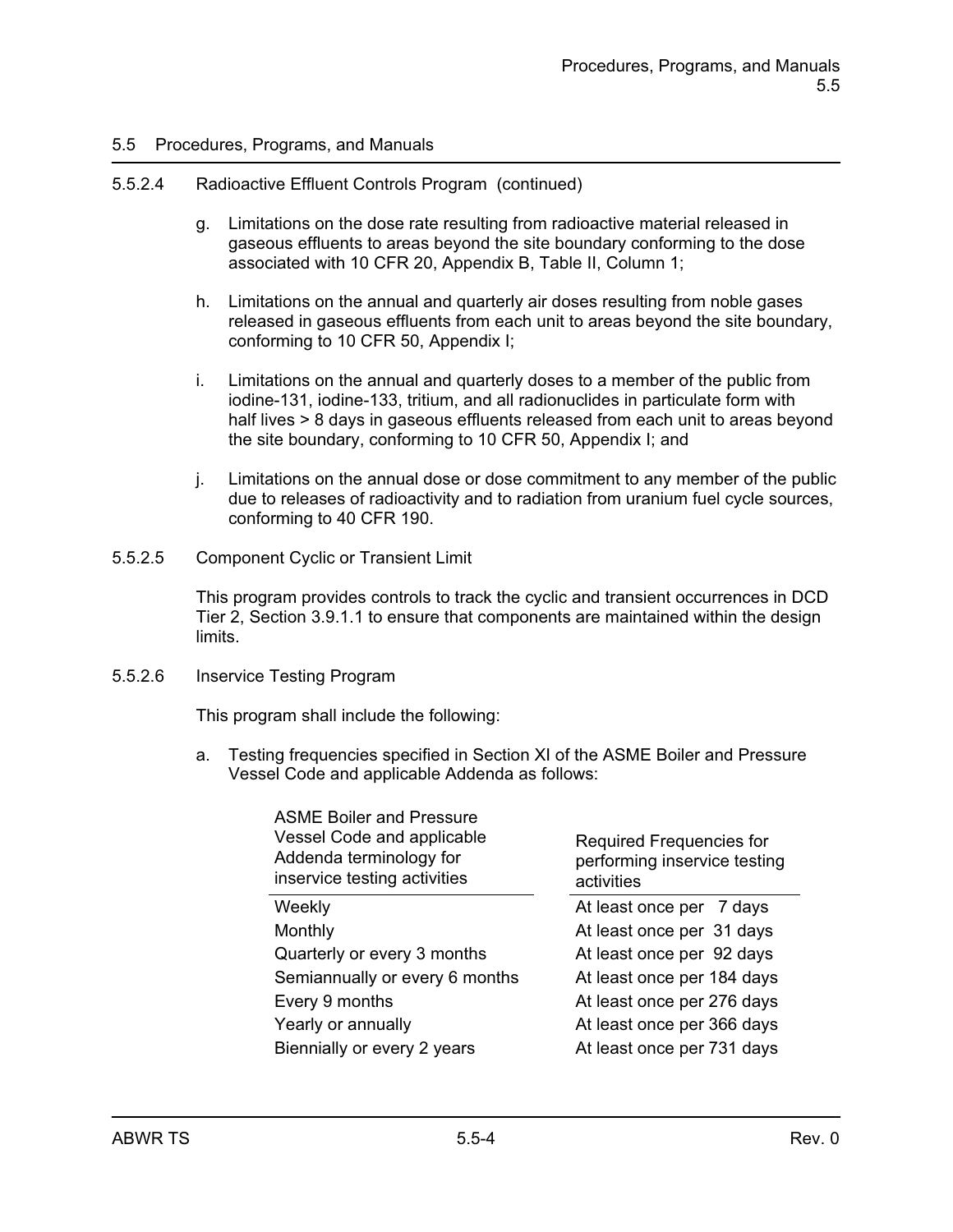## 5.5.2.6 Inservice Testing Program (continued)

- b. The provisions of SR 3.0.2 are applicable to the above required Frequencies for performing inservice testing activities;
- c. The provisions of SR 3.0.3 are applicable to inservice testing activities; and
- d. Nothing in the ASME Boiler and Pressure Vessel Code shall be construed to supersede the requirements of any TS.
- 5.5.2.7 Ventilation Filter Testing Program (VFTP)

A program shall be established to implement the following required testing of Engineered Safety Feature (ESF) filter ventilation systems at the frequencies specified in Regulatory Guide 1.52, Revision 2, and in accordance with Regulatory Guide 1.52, Revision 2 and ASME N510-1989 as specified below.

a. Demonstrate for each of the ESF systems that an inplace test of the high efficiency particulate air (HEPA) filters shows a penetration and system bypass < 0.05% when tested in accordance with Regulatory Guide 1.52, Revision 2, and ASME N510-1989 at the system flowrate specified below ± 10%:

ESF Ventilation System Flowrate

 Control Room Habitability System Standby Gas Treatment System



b. Demonstrate for each of the ESF systems that an inplace test of the charcoal adsorber shows a penetration and system bypass < 0.05% when tested in accordance with Regulatory Guide 1.52, Revision 2, and ASME N510-1989 at the system flowrate specified below ± 10%:

ESF Ventilation System Flowrate

 Control Room Habitability System Standby Gas Treatment System

c. Demonstrate for each of the ESF systems that a laboratory test of a sample of the charcoal adsorber, when obtained as described in Regulatory Guide 1.52, Revision 2, shows the methyl iodide penetration less than the value specified below when tested in accordance with ASTM D3803-1989 at a temperature of  $\leq$  30 $\degree$ C and greater than or equal to the relative humidity specified below: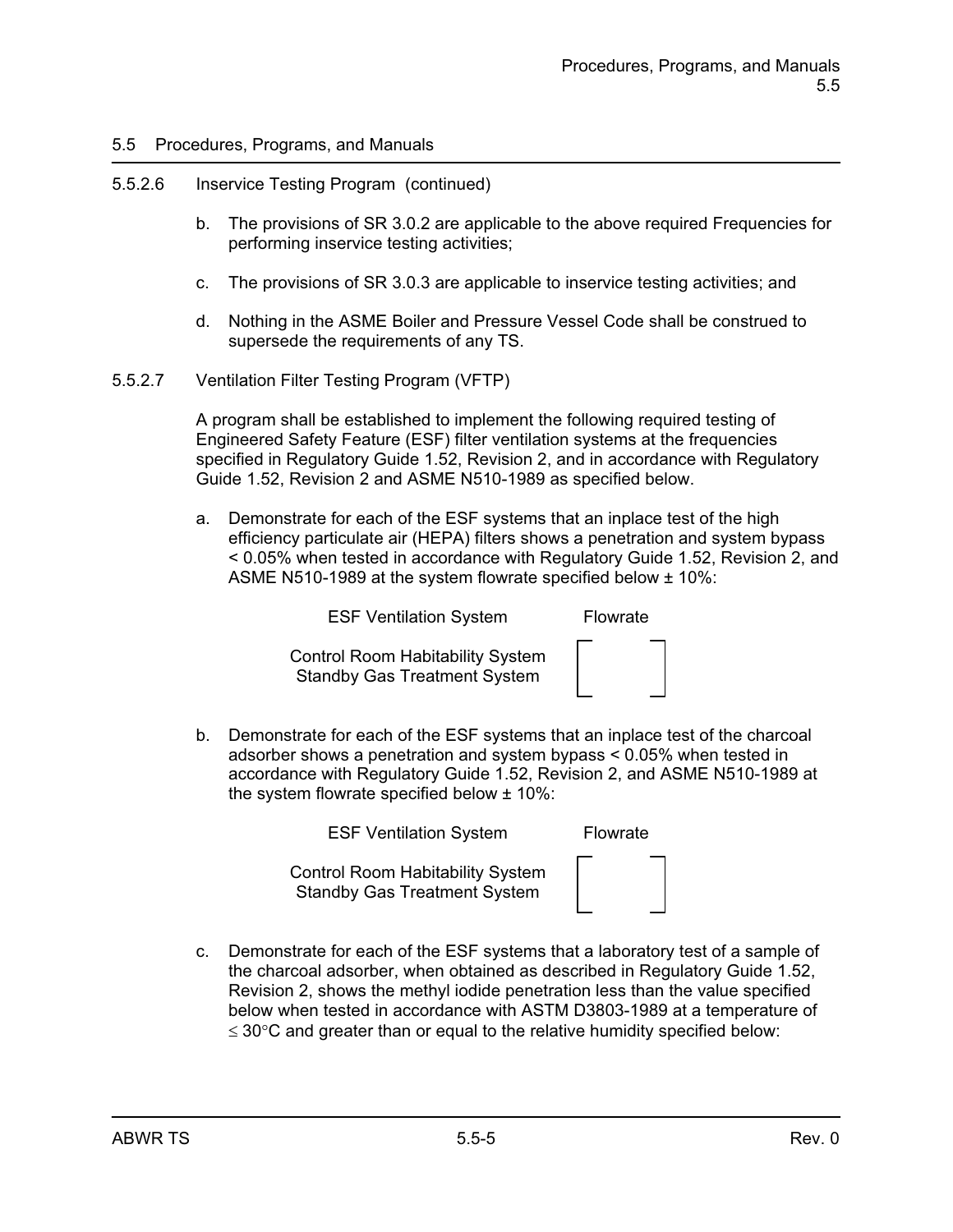| 5.5.2.7 | Ventilation Filter Testing Program (VFTP) (continued)                          |                |            |  |
|---------|--------------------------------------------------------------------------------|----------------|------------|--|
|         | <b>ESF Ventilation System</b>                                                  | Penetration    | RH         |  |
|         | <b>Control Room Habitability System</b><br><b>Standby Gas Treatment System</b> | 0.175<br>0.175 | 70%<br>70% |  |

d. Demonstrate for each of the ESF systems that the pressure drop across the combined HEPA filters, the prefilters, and the charcoal adsorbers is less than the value specified below when tested in accordance with Regulatory Guide 1.52, Revision 2, and ASME N510-1989 at the system flowrate specified below ± 10%:

| <b>ESF Ventilation System</b>                                                  | Delta P | Flowrate |
|--------------------------------------------------------------------------------|---------|----------|
| <b>Control Room Habitability System</b><br><b>Standby Gas Treatment System</b> |         |          |

e. Demonstrate that the heaters for each of the ESF systems dissipate the value specified below ± 10% when tested in accordance with ASME N510-1989:

ESF Ventilation System Wattage

 Control Room Habitability System Standby Gas Treatment System

| - |  |    |  |
|---|--|----|--|
|   |  |    |  |
|   |  |    |  |
|   |  |    |  |
|   |  |    |  |
|   |  |    |  |
|   |  |    |  |
| - |  | __ |  |
|   |  |    |  |

The provisions of SR 3.0.2 and SR 3.0.3 are applicable to the VFTP test frequencies.

5.5.2.8 Explosive Gas Radioactivity Monitoring Program

This program provides controls for potentially explosive gas mixtures contained in the Offgas System. The gaseous radioactivity quantities shall be determined following the methodology in Branch Technical Position (BTP) ETSB 11-5, "Postulated Radioactive Release due to Waste Gas System Leak or Failure".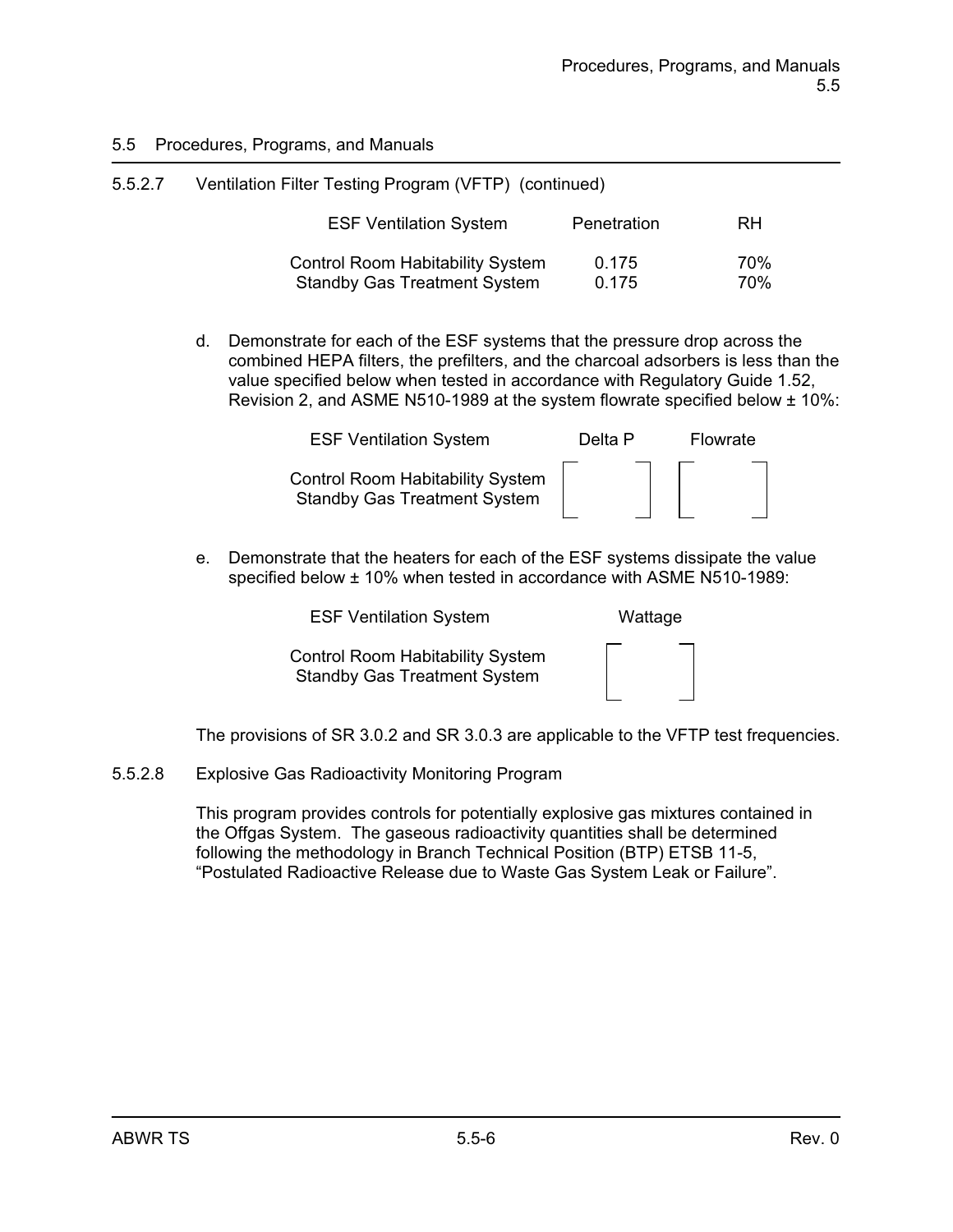### 5.5.2.8 Explosive Gas Radioactivity Monitoring Program (continued)

The program shall include:

- a. The limits for concentrations of hydrogen and oxygen in the Offgas System and a surveillance program to ensure the limits are maintained. Such limits shall be appropriate to the system's design criteria (i.e., whether or not the system is designed to withstand a hydrogen explosion);
- b. A surveillance program to ensure that the quantity of radioactivity in the Offgas System is less than the amount that would result in a whole body exposure of  $\geq$  25 mSv to any individual in an unrestricted area, in the event of inadvertent bypass of the Offgas Systems charcoal beds as analyzed in DCD Tier 2, Section 15.7.1.

The provisions of SR 3.0.2 and SR 3.0.3 are applicable to the Explosive Gas Radioactivity Monitoring Program surveillance frequencies.

### 5.5.2.9 Diesel Fuel Oil Testing Program

A diesel fuel oil testing program to implement required testing of both new fuel oil and stored fuel oil shall be established. The program shall include sampling and testing requirements, and acceptance criteria, all in accordance with applicable ASTM Standards. The purpose of the program is to establish the following:

- a. Acceptability of new fuel oil for use prior to addition to storage tanks by determining that the fuel oil has:
	- 1. an API gravity or an absolute specific gravity within limits,
	- 2. a flash point and kinematic viscosity within limits for ASTM 2D fuel oil, and
	- 3. a clear and bright appearance with proper color;
- b. Other properties for ASTM 2D fuel oil are within limits within 31 days following sampling and addition to storage tanks; and
- c. Total particulate concentration of the fuel oil is  $\leq 10$  mg/l when tested every 31 days in accordance with ASTM D-2276, Method A-2 or A-3.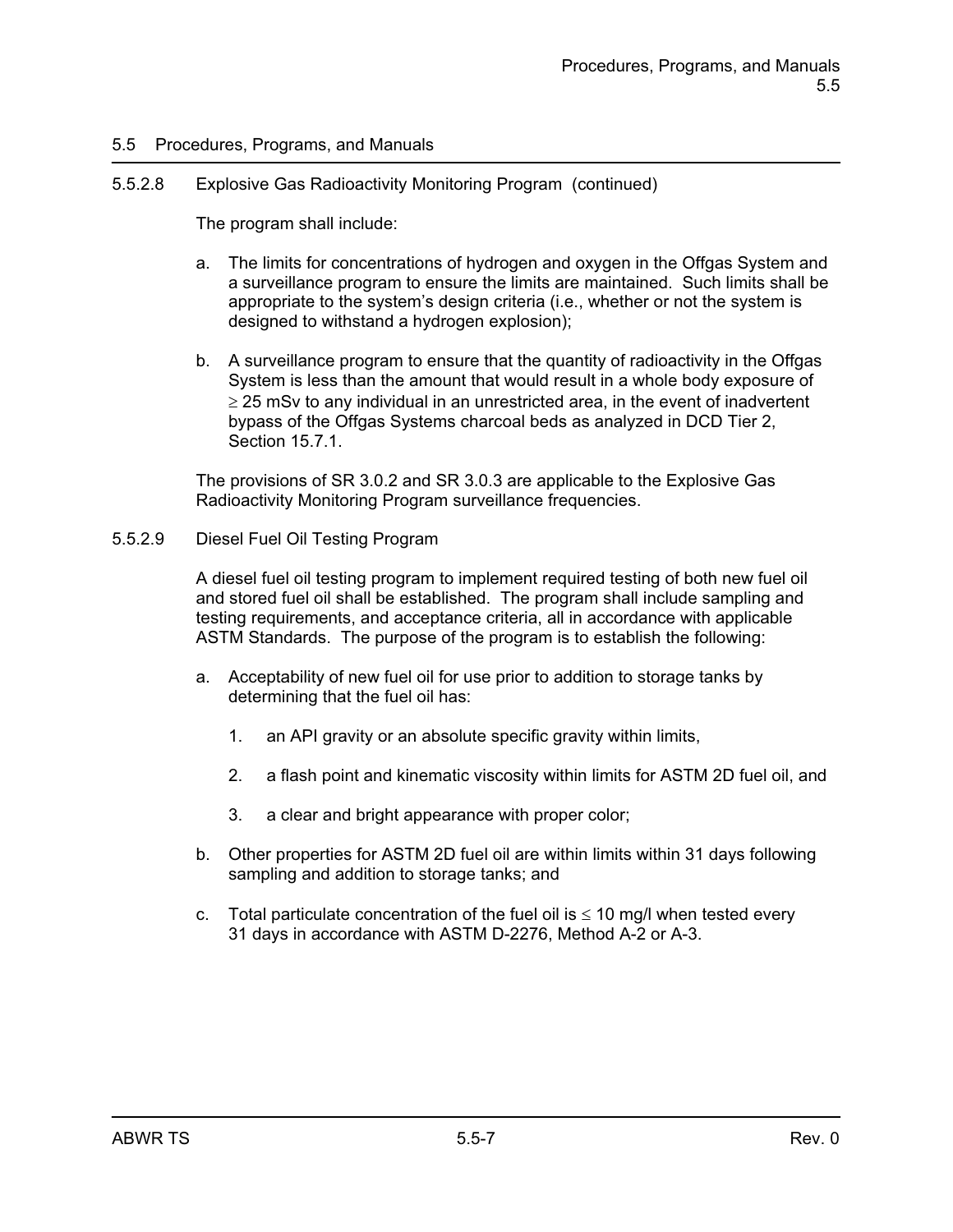### 5.5.2.10 Software Error Evaluation Program

This program provides controls to ensure that appropriate software error evaluation procedures, to protect the plant from common mode software errors, are established to ensure that redundant system capability is not adversely affected. This program shall evaluate the cause of the inoperability, the affected components, and the plans and schedule for completing proposed remedial actions. If a determination is made that a common mode software error exists, then a Special Report shall be submitted in accordance with Specification 5.7.2.b.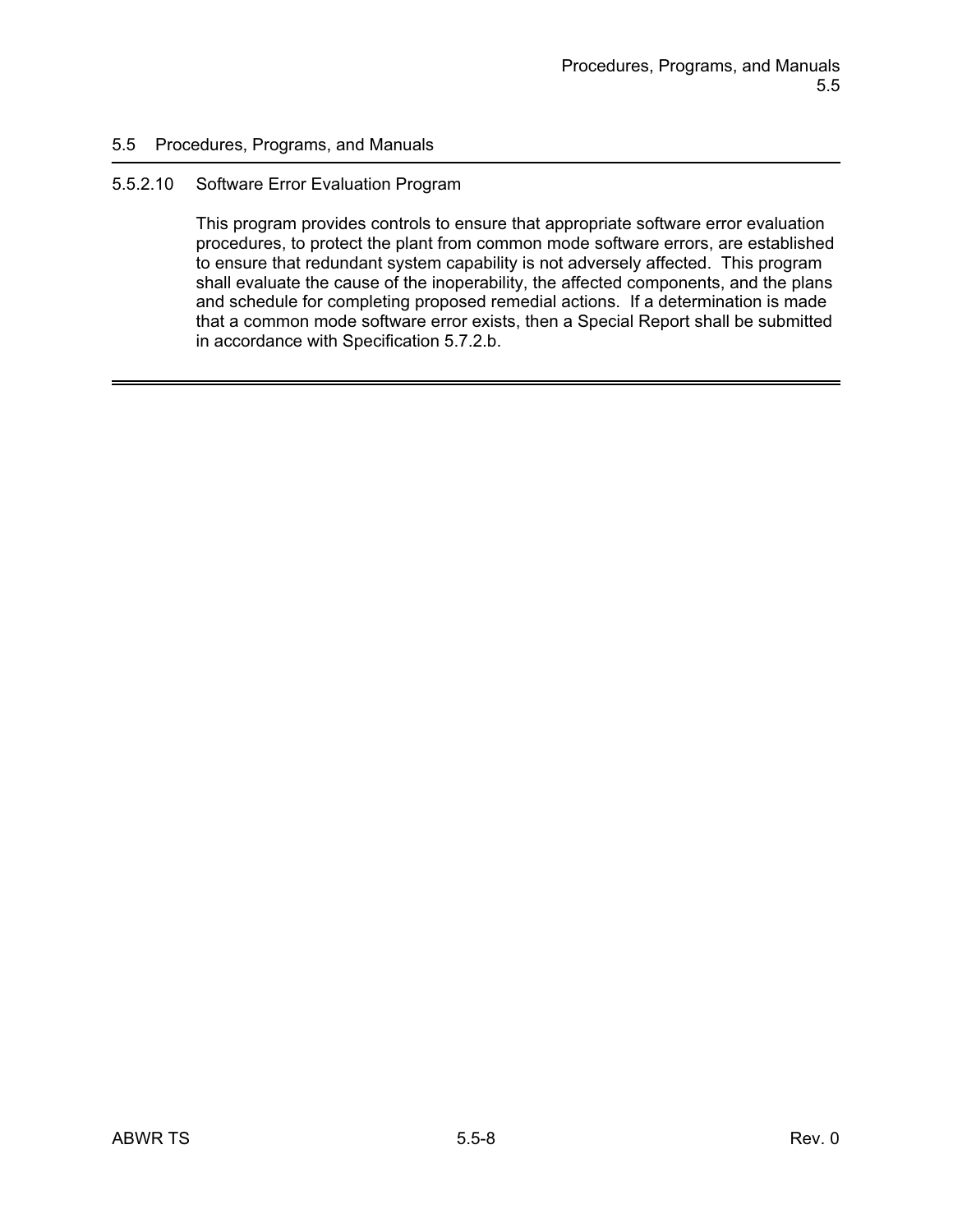## 5.6 Safety Function Determination Program (SFDP)

- 5.6.1 This program ensures loss of safety function is detected and appropriate actions taken. Upon failure to meet two or more LCOs at the same time, an evaluation shall be made to determine if loss of safety function exists. Additionally, other appropriate limitations and remedial or compensatory actions may be identified to be taken as a result of the support system inoperability and corresponding exception to entering supported system Condition and Required Actions. This program implements the requirements of LCO 3.0.6.
- 5.6.2 The SFDP shall contain the following:
	- a. Provisions for cross division checks to ensure a loss of the capability to perform the safety function assumed in the accident analysis does not go undetected;
	- b. Provisions for ensuring the plant is maintained in a safe condition if a loss of function condition exists;
	- c. Provisions to ensure that an inoperable supported system's Completion Time is not inappropriately extended as a result of multiple support system inoperabilities; and
	- d. Other appropriate limitations and remedial or compensatory actions.
- 5.6.3 A loss of safety function exists when, assuming no concurrent single failure, a safety function assumed in the accident analysis cannot be performed. For the purpose of this program, a loss of safety function may exist when a support system is inoperable, and:
	- a. A required system redundant to system(s) supported by the inoperable support system is also inoperable (Case A); or
	- b. A required system redundant to system(s) in turn supported by the inoperable supported system is also inoperable (Case B); or
	- c. A required system redundant to support system(s) for the supported systems (a) and (b) above is also inoperable (Case C).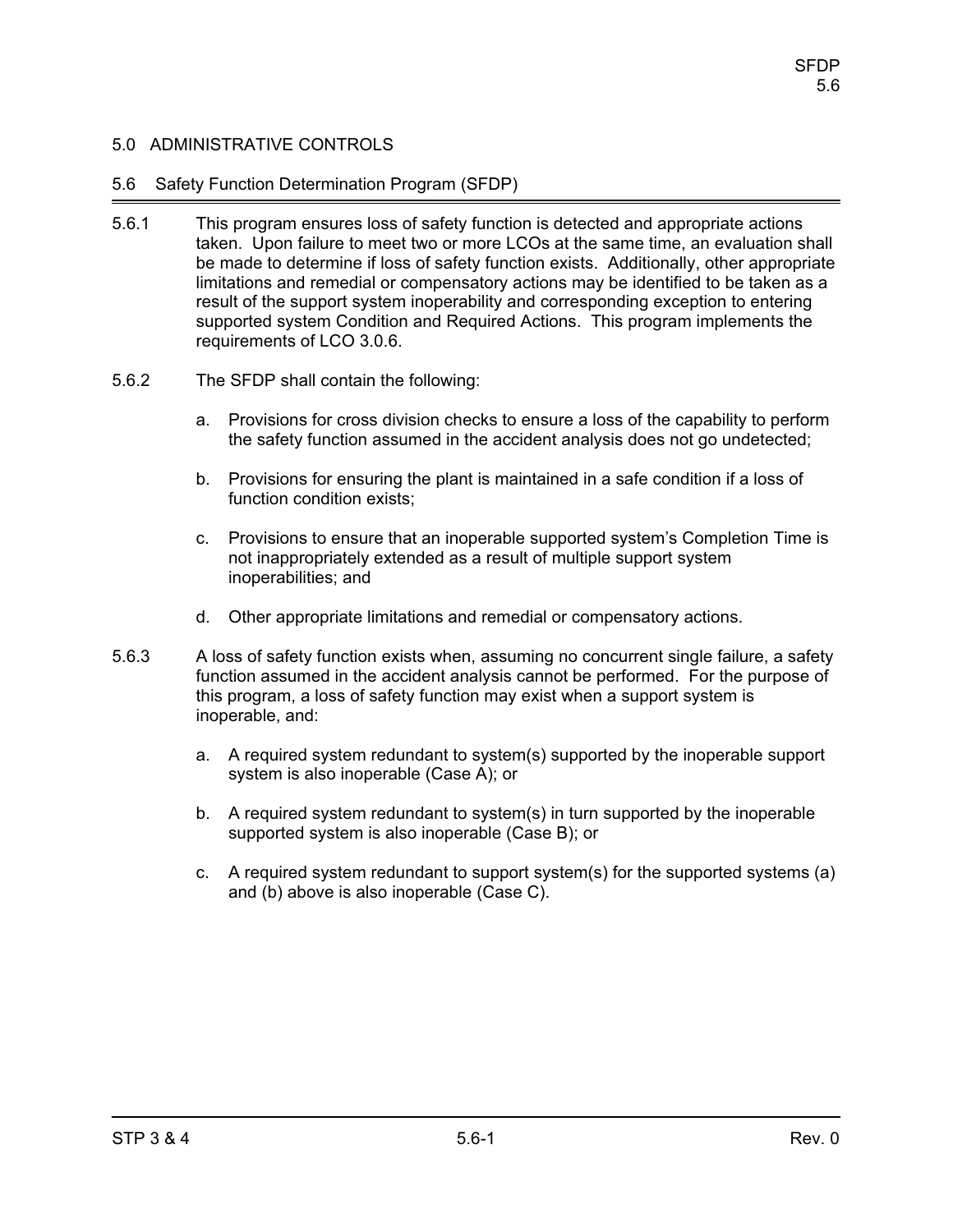## 5.6 SFDP

| 5.6.3 | (continued)           |                                             |                       |                        |
|-------|-----------------------|---------------------------------------------|-----------------------|------------------------|
|       | Generic Example:      |                                             |                       |                        |
|       | Division A            |                                             | Division B            |                        |
|       | System i<br>System ii | $\leftarrow$ (Support System<br>Inoperable) | System i<br>System ii | Case C<br>$\leftarrow$ |
|       | System iii            |                                             | System iii            | $\leftarrow$ Case A    |
|       | System iv             |                                             | System iv             | $\leftarrow$ Case B    |

5.6.4 The SFDP identifies where a loss of safety function exists. If a loss of safety function is determined to exist by this program, the appropriate Conditions and Required Actions of the LCO in which the loss of safety function exists are required to be entered.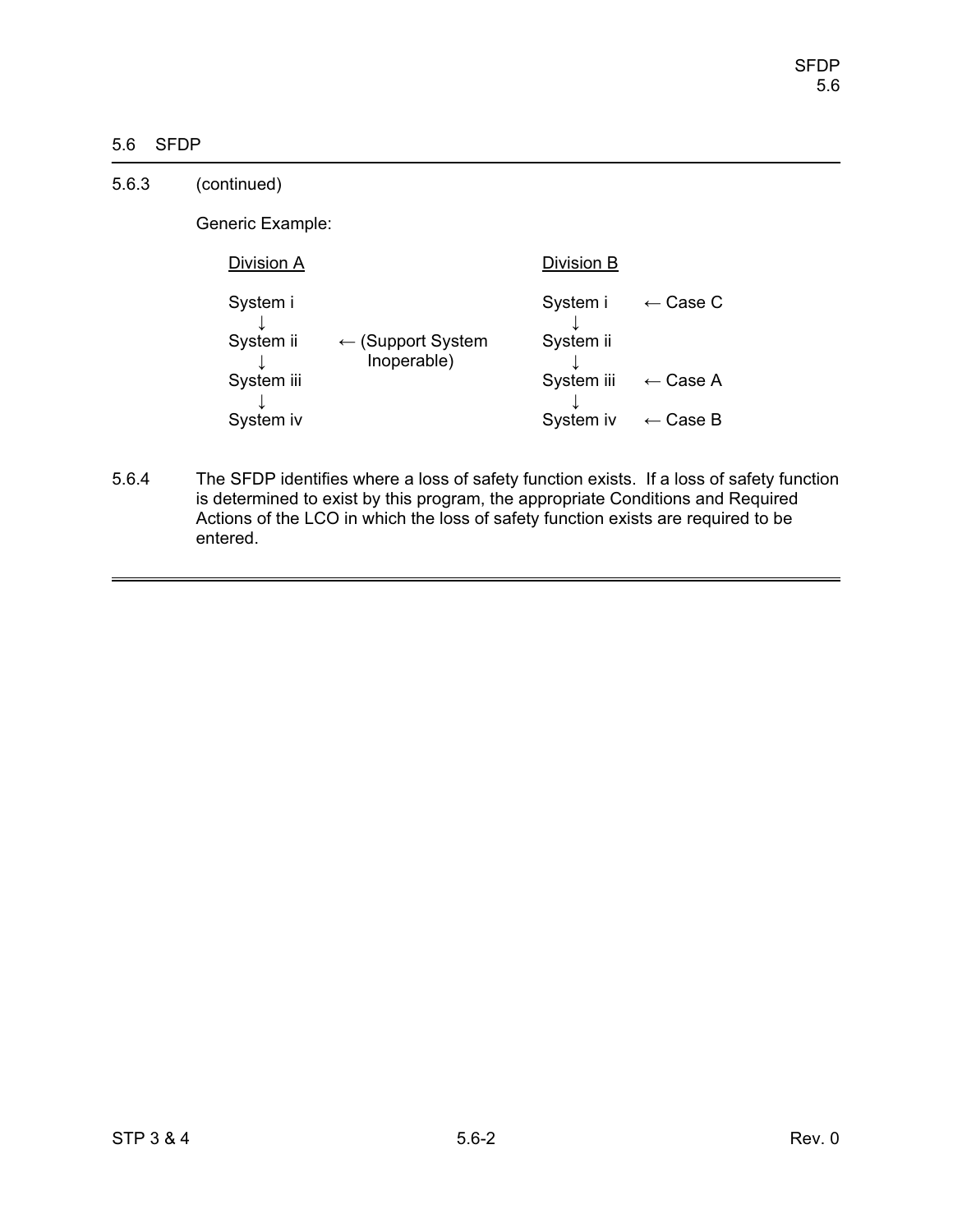### 5.7 Reporting Requirements

### 5.7.1 Routine Reports

The following reports shall be submitted in accordance with 10 CFR 50.4.

#### 5.7.1.1 Annual Reports

--------------------------------------------------NOTE------------------------------------------------- A single submittal may be made for a multiple unit station. The submittal should combine sections common to all units at the station. ------------------------------------------------------------------------------------------------------------

Annual Reports covering the activities of the unit as described below for the previous calendar year shall be submitted by April 30 of each year. The initial report shall be submitted by April 30 of the year following initial criticality.

Reports required on an annual basis include:

a. Occupational Radiation Exposure Report

A tabulation on an annual basis of the number of station, utility, and other personnel (including contractors) for whom monitoring was required, receiving an annual deep dose equivalent > 1 mSv and the associated collective deep dose equivalent (reported in person-rem) according to work and job functions (e.g., reactor operations and surveillance, inservice inspection, routine maintenance, special maintenance [describe maintenance], waste processing, and refueling). This tabulation supplements the requirements of 10 CFR 20.2206. The dose assignments to various duty functions may be estimated based on pocket dosimeter, thermoluminescent dosimeter (TLD), or film badge measurements. Small exposures totalling < 20% of the individual total dose need not be accounted for. In the aggregate, at least 80% of the total deep dose equivalent received from external sources should be assigned to specific major work functions; and

5.7.1.2 Annual Radiological Environmental Operating Report

--------------------------------------------------NOTE------------------------------------------------- A single submittal may be made for a multiple unit station. The submittal should combine sections common to all units at the station. ------------------------------------------------------------------------------------------------------------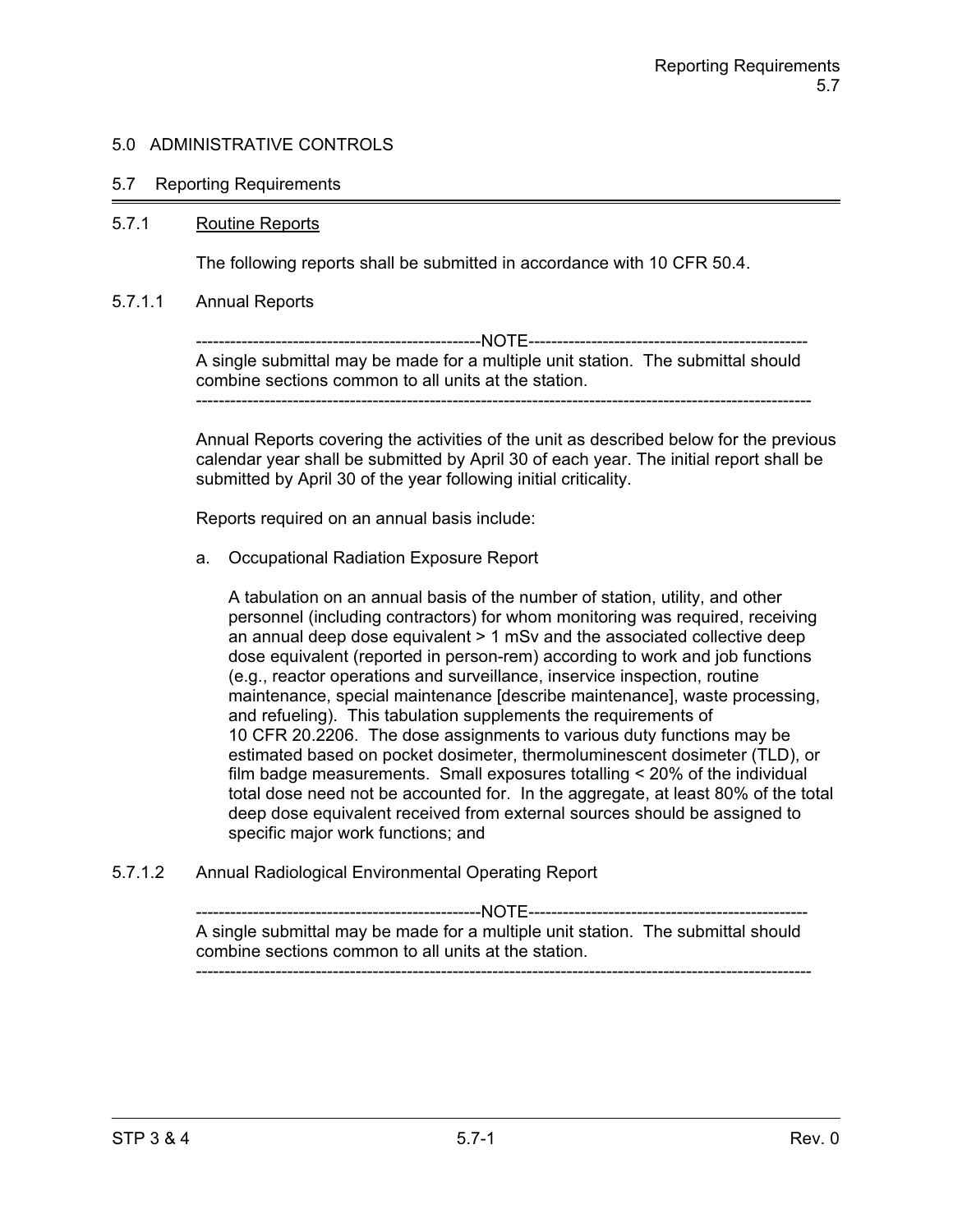## 5.7 Reporting Requirements

# 5.7.1.2 Annual Radiological Environmental Operating Report (continued)

The Annual Radiological Environmental Operating Report covering the operation of the unit during the previous calendar year shall be submitted by May 15 of each year. The report shall include summaries, interpretations, and analyses of trends of the results of the Radiological Environmental Monitoring Program for the reporting period. The material provided shall be consistent with the objectives outlined in the Offsite Dose Calculation Manual (ODCM), and in 10 CFR 50, Appendix I, Sections IV.B.2, IV.B.3, and IV.C.

The Annual Radiological Environmental Operating Report shall include the results of analyses of all radiological environmental samples and of all environmental radiation measurements taken during the period pursuant to the locations specified in the table and figures in the ODCM, as well as summarized and tabulated results of these analyses and measurements in the format of the table in the Radiological Assessment Branch Technical Position, Revision 1, November 1979. In the event that some individual results are not available for inclusion with the report, the report shall be submitted noting and explaining the reasons for the missing results. The missing data shall be submitted in a supplementary report as soon as possible.

## 5.7.1.3 Radioactive Effluent Release Report

--------------NOTE------------

A single submittal may be made for a multiple unit station. The submittal should combine sections common to all units at the station; however, for units with separate radwaste systems, the submittal shall specify the releases of radioactive material from each unit.

------------------------------------------------------------------------------------------------------------

The Radioactive Effluent Release Report covering the operation of the unit during the previous year shall be submitted prior to May 1 of each year in accordance with 10 CFR 50.36a. The report shall include a summary of the quantities of radioactive liquid and gaseous effluents and solid waste released from the unit. The material provided shall be consistent with the objectives outlined in the ODCM and Process Control Program and in conformance with 10 CFR 50.36a and 10 CFR 50, Appendix I, Section IV.B.1.

# 5.7.1.4 Monthly Operating Reports

Routine reports of operating statistics and shutdown experience, including documentation of all challenges to the safety/relief valves, shall be submitted on a monthly basis no later than the 15th of each month following the calendar month covered by the report.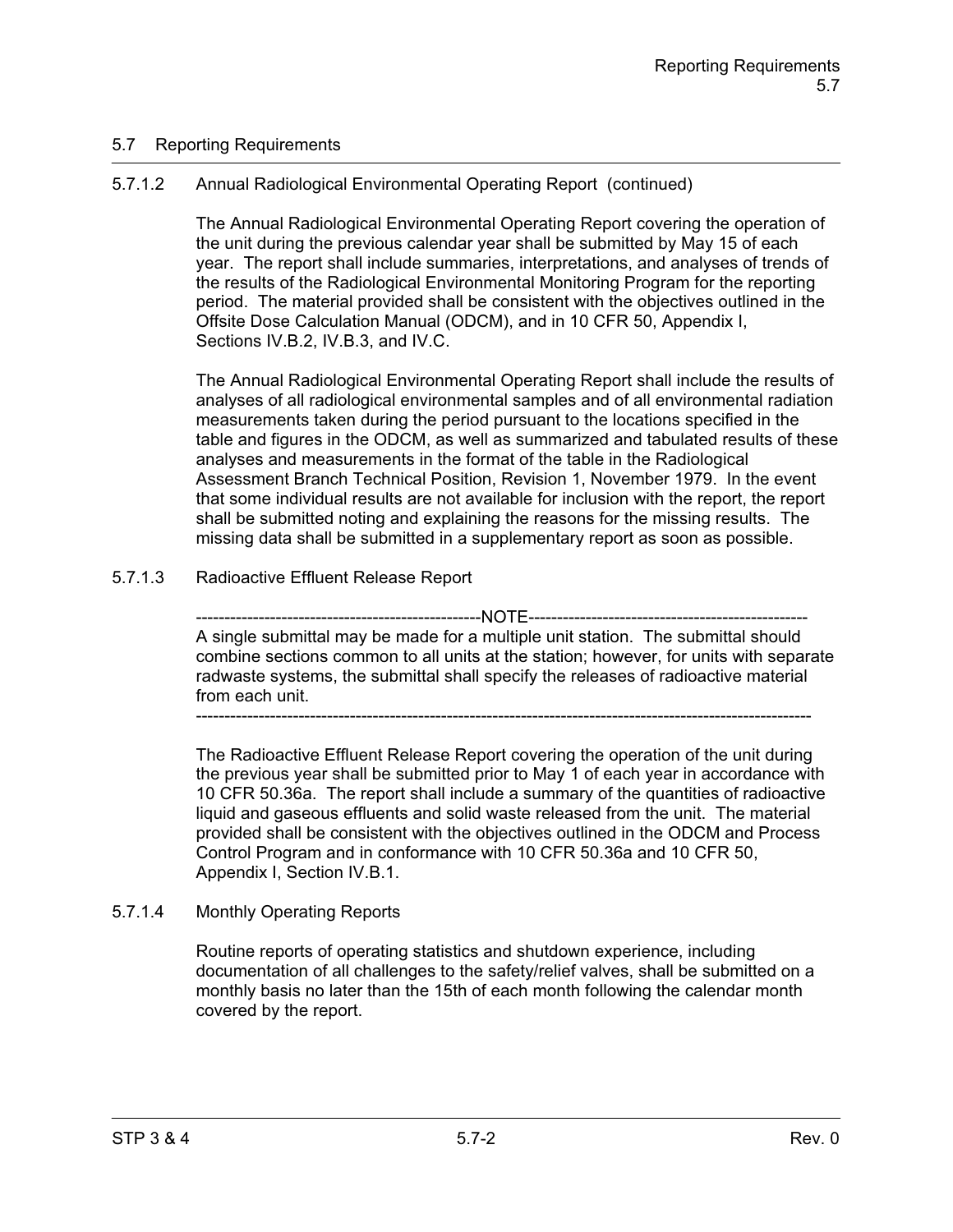## 5.7 Reporting Requirements

## 5.7.1.5 CORE OPERATING LIMITS REPORT (COLR)

a. Core operating limits shall be established prior to each reload cycle, or prior to any remaining portion of a reload cycle, and shall be documented in the COLR for the following:

LCO 3.2.1, "Average Planar Linear Heat Generation Ratio (APLHGR);" LCO 3.2.2, "Minimum Critical Power Ratio (MCPR);" LCO 3.2.3, "Linear Heat Generation Rate (LHGR);" LCO 3.3.1.1, "SSLC Sensor Instrumentation;" and LCO 3.3.4.1, "ATWS and EOC-RPT Instrumentation."

b. The analytical methods used to determine the core operating limits shall be those previously reviewed and approved by the NRC, specifically those described in the following documents:

Identify the Topical Report(s) by number, title, date, and NRC staff approval document, or identify the staff Safety Evaluation Report for a plant specific methodology by NRC letter and date.

- c. The core operating limits shall be determined such that all applicable limits (e.g., fuel thermal mechanical limits, core thermal hydraulic limits, Emergency Core Cooling Systems (ECCS) limits, nuclear limits such as SDM, transient analysis limits, and accident analysis limits) of the safety analysis are met.
- d. The COLR, including any midcycle revisions or supplements, shall be provided upon issuance for each reload cycle to the NRC.

### 5.7.1.6 Reactor Coolant System (RCS) PRESSURE AND TEMPERATURE LIMITS REPORT (PTLR)

The RCS pressure and temperature limits, including heatup and cooldown rates, criticality, and hydrostatic and leak test limits, shall be established and documented in the PTLR. LCO 3.4.9, RCS Pressure and Temperature (P/T) Limits addresses the reactor vessel pressure and temperature limits and the heatup and cooldown rates. The analytical methods used to determine the pressure and temperature limits including the heatup and cooldown rates shall be those previously reviewed and approved by the NRC in [Topical Report(s), number, title, date, and NRC staff approval document, or staff safety evaluation report for a plant specific methodology by NRC letter and date]. The reactor vessel pressure and temperature limits, including those for heatup and cooldown rates, shall be determined so that all applicable limits (e.g., heatup limits, cooldown limits, and inservice leak and hydrostatic testing limits) of the analysis are met. The PTLR, including revisions or supplements thereto, shall be provided upon issuance for each reactor vessel fluency period.